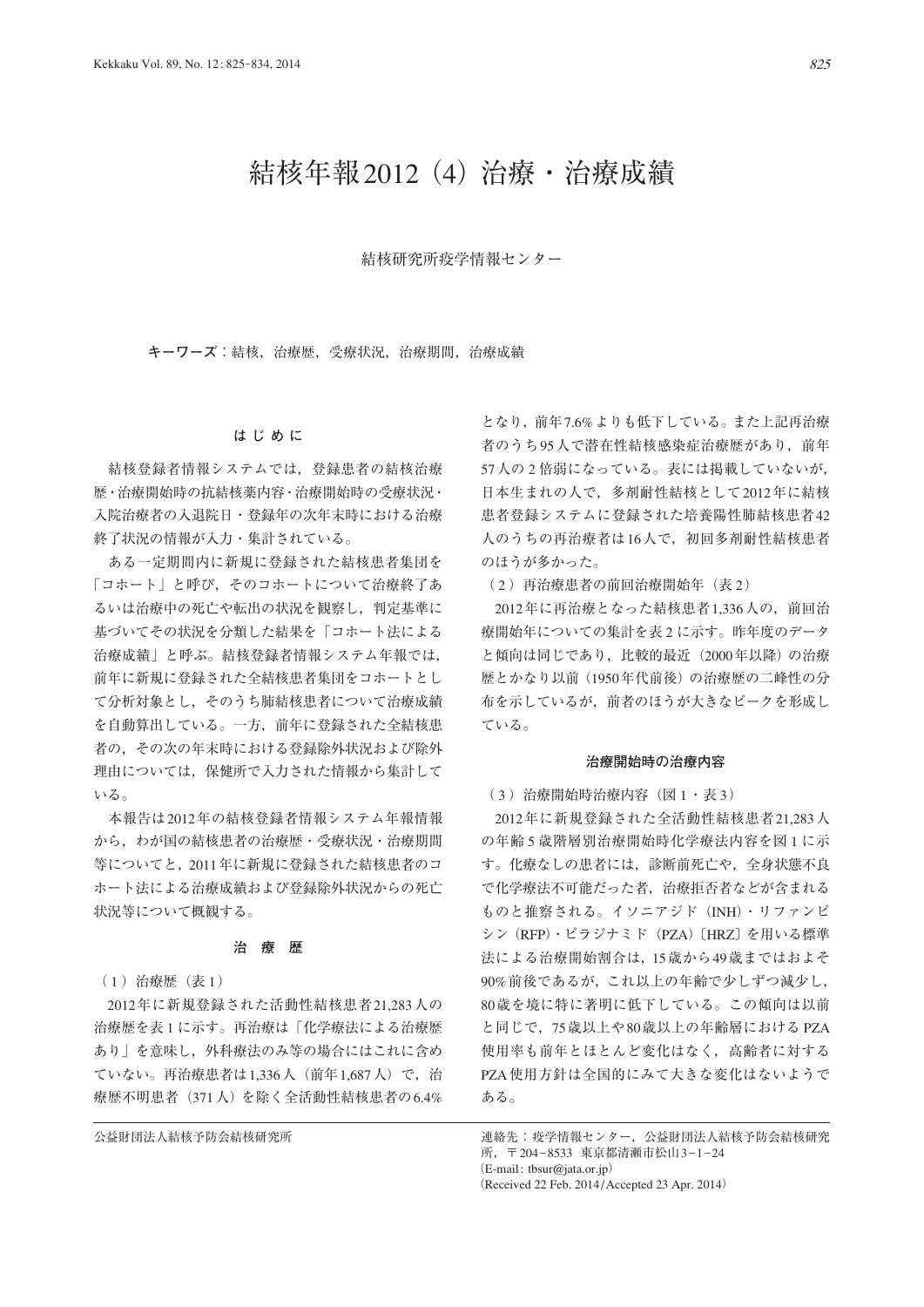|                      |                                                  | 治療歴 Treatment history |                           |                                                                                              |                  |                                                                   |  |  |  |
|----------------------|--------------------------------------------------|-----------------------|---------------------------|----------------------------------------------------------------------------------------------|------------------|-------------------------------------------------------------------|--|--|--|
|                      | 新登録結核                                            |                       | 再治療 Re-treatment          |                                                                                              | 再治療率(%)          |                                                                   |  |  |  |
| 年齢階層<br>Age<br>group | 患者<br>Newly notified<br>tuberculosis<br>patients | 初回治療<br>New           | 全再治療<br>Re-treatment, all | LTBI治療歴有り<br>(再掲)<br>Re-treatment,<br>past history of<br><b>LTBI</b> treatment<br>(re-count) | 不明<br>Unknown    | Proportion of<br>re-treatment<br>tuberculosis<br>patients $(\% )$ |  |  |  |
| 総数 Total             | 21,283                                           | 19,576                | 1,336                     | 95                                                                                           | 371              | 6.4                                                               |  |  |  |
| $0 - 4$              | 30                                               | 30                    | $\boldsymbol{0}$          | $\theta$                                                                                     | $\boldsymbol{0}$ | 0.0                                                               |  |  |  |
| $5 - 9$              | 12                                               | 10                    | $\overline{c}$            | 1                                                                                            | $\overline{0}$   | 16.7                                                              |  |  |  |
| $10 - 14$            | 21                                               | 20                    | 1                         | 1                                                                                            | $\overline{0}$   | 4.8                                                               |  |  |  |
| $15 - 19$            | 165                                              | 151                   | 14                        | 12                                                                                           | $\overline{0}$   | 8.5                                                               |  |  |  |
| $20 - 24$            | 568                                              | 535                   | 27                        | 8                                                                                            | 6                | 4.8                                                               |  |  |  |
| $25 - 29$            | 720                                              | 677                   | 39                        | 11                                                                                           | 4                | 5.4                                                               |  |  |  |
| $30 - 34$            | 712                                              | 675                   | 32                        | 9                                                                                            | 5                | 4.5                                                               |  |  |  |
| $35 - 39$            | 816                                              | 764                   | 47                        | 5                                                                                            | 5                | 5.8                                                               |  |  |  |
| $40 - 44$            | 850                                              | 803                   | 45                        | 9                                                                                            | $\overline{c}$   | 5.3                                                               |  |  |  |
| $45 - 49$            | 750                                              | 686                   | 61                        | 10                                                                                           | 3                | 8.2                                                               |  |  |  |
| $50 - 54$            | 789                                              | 749                   | 36                        | 3                                                                                            | 4                | 4.6                                                               |  |  |  |
| $55 - 59$            | 1,006                                            | 923                   | 81                        | 9                                                                                            | $\overline{2}$   | 8.1                                                               |  |  |  |
| $60 - 64$            | 1,537                                            | 1,425                 | 91                        | 5                                                                                            | 21               | 6.0                                                               |  |  |  |
| $65 - 69$            | 1,475                                            | 1,355                 | 108                       | 4                                                                                            | 12               | 7.4                                                               |  |  |  |
| $70 - 74$            | 1,984                                            | 1,802                 | 140                       | $\overline{c}$                                                                               | 42               | 7.2                                                               |  |  |  |
| $75 - 79$            | 2,611                                            | 2,378                 | 187                       | 4                                                                                            | 46               | 7.3                                                               |  |  |  |
| $80 - 84$            | 3,100                                            | 2,813                 | 211                       | 1                                                                                            | 76               | 7.0                                                               |  |  |  |
| $85 - 89$            | 2,653                                            | 2,401                 | 162                       | 1                                                                                            | 90               | 6.3                                                               |  |  |  |
| $90 +$               | 1,484                                            | 1,379                 | 52                        | $\overline{0}$                                                                               | 53               | 3.6                                                               |  |  |  |

**表 1** 新登録結核患者の年齢階層別・治療歴別患者数,2012年 Table 1 Number of tuberculosis patients by treatment history and age group, 2012

再治療率 (%):治療歴不明を除く

Proportion of re-treatment tuberculosis patients: those of unknown treatment history excluded

LTBI: Latent Tuberculosis Infection

| 年               | 総計    |                          |                | 年齢             | (歳)            | Age group (yrs)  |                |                  |                | (再掲) 前回                 |
|-----------------|-------|--------------------------|----------------|----------------|----------------|------------------|----------------|------------------|----------------|-------------------------|
| Year            | Total | $0 - 19$                 | $20 - 29$      | $30 - 39$      | $40 - 49$      | $50 - 59$        | $60 - 69$      | $70 - 79$        | $80 +$         | 治療内容不明<br>$(Re-count)*$ |
| 総数 Total        | 1,336 | 17                       | 66             | 79             | 106            | 117              | 199            | 327              | 425            | 165                     |
| $-1949$         | 97    | $\overline{0}$           | $\theta$       | $\overline{0}$ | $\theta$       | $\overline{0}$   | $\overline{4}$ | 12               | 81             | 10                      |
| $1950 - 59$     | 190   | $\Omega$                 | $\Omega$       | $\Omega$       | $\overline{0}$ | 1                | 7              | 72               | 110            | 11                      |
| $1960 - 69$     | 99    | $\Omega$                 | $\Omega$       | $\overline{0}$ | $\mathbf{1}$   | $\overline{4}$   | 22             | 37               | 35             | 8                       |
| $1970 - 79$     | 52    | $\Omega$                 | $\Omega$       | 1              | 1              | 5                | 8              | 20               | 17             | 5                       |
| $1980 - 89$     | 54    | $\Omega$                 | $\Omega$       | $\mathfrak{2}$ | 5              | 14               | 12             | 11               | 10             | $\mathfrak{2}$          |
| $1990 - 99$     | 92    | 1                        | $\overline{2}$ | 6              | 18             | 14               | 18             | 22               | 11             | 14                      |
| $2000 - 09$     | 407   | 8                        | 25             | 36             | 44             | 50               | 71             | 84               | 89             | 46                      |
| $2010 - 12$     | 342   | 8                        | 39             | 33             | 37             | 29               | 57             | 69               | 70             | 68                      |
| 不明 Unknown      | 3     | $\overline{0}$           | $\theta$       | 1              | $\theta$       | $\boldsymbol{0}$ | $\mathbf{0}$   | $\boldsymbol{0}$ | $\mathfrak{2}$ | $\mathbf{1}$            |
| (再掲) 2000~2012年 |       | (Re-count) $2000 - 2012$ |                |                |                |                  |                |                  |                |                         |
| 2000            | 11    | $\Omega$                 | $\mathbf{0}$   | $\overline{0}$ | $\mathfrak{2}$ | $\overline{2}$   | $\overline{2}$ | 3                | $\overline{2}$ | $\Omega$                |
| 2001            | 19    | $\Omega$                 | 1              | 3              | $\overline{2}$ | 1                | $\overline{4}$ | $\overline{4}$   | 4              | 3                       |
| 2002            | 26    | 2                        | 1              | 1              | 4              | 2                | $\overline{c}$ | 11               | 3              | $\overline{4}$          |
| 2003            | 21    | $\Omega$                 | $\overline{2}$ | $\Omega$       | $\mathfrak{2}$ | 3                | 1              | 9                | 4              | 3                       |
| 2004            | 34    | $\Omega$                 | $\overline{2}$ | 5              | 4              | 7                | 6              | 6                | 4              | 5                       |
| 2005            | 29    | $\Omega$                 | 3              | $\overline{2}$ | 3              | 4                | 7              | 5                | 5              | 3                       |
| 2006            | 47    | $\Omega$                 | 3              | 9              | 3              | $\overline{3}$   | 9              | 7                | 13             | 5                       |
| 2007            | 47    | 1                        | 1              | 7              | 4              | 7                | 10             | 7                | 10             | $\mathfrak{2}$          |
| 2008            | 82    | $\Omega$                 | 5              | $\overline{4}$ | 10             | 11               | 16             | 13               | 23             | 9                       |
| 2009            | 91    | 5                        | 7              | 5              | 10             | 10               | 14             | 19               | 21             | 12                      |
| 2010            | 138   | 1                        | 13             | 11             | 13             | 12               | 25             | 30               | 33             | 16                      |
| 2011            | 167   | $\overline{4}$           | 19             | 19             | 18             | 15               | 28             | 32               | 32             | 26                      |
| 2012            | 37    | 3                        | 7              | 3              | 6              | $\overline{2}$   | $\overline{4}$ | 7                | 5              | 26                      |

**表 2** 再治療患者の年齢階層別・前回治療開始年別患者数,2012年 Table 2 Number of retreatment tuberculosis patients by previous treatment year and age group, 2012

\*(Re-count) : Unknown of previous treatment regimen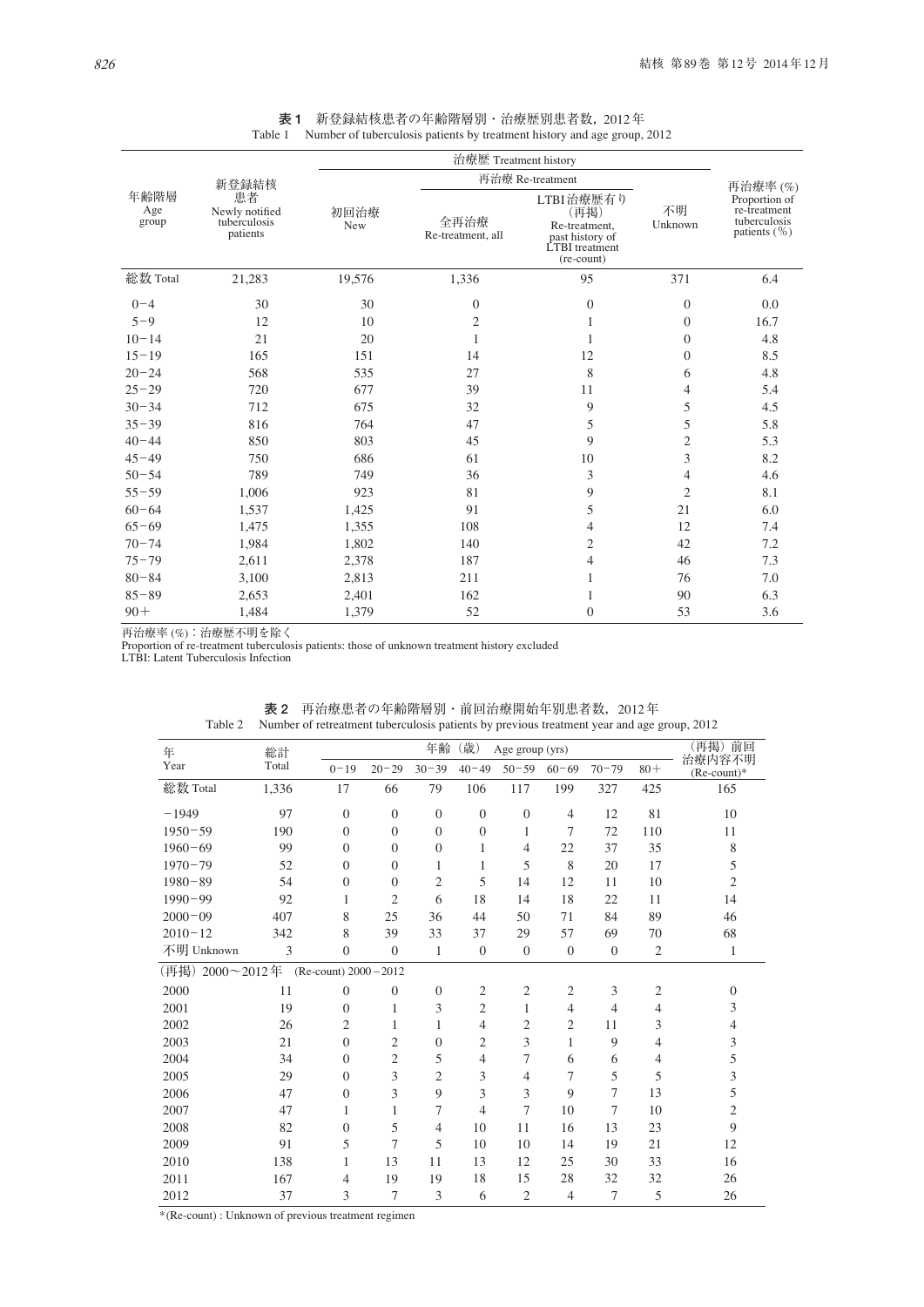



**表 3** 治療開始時 PZA使用者について,治療完遂者の PZA使用継続状況,2011年新登録患者 Table 3 Treatment with PZA in initial phase among newly notified tuberculosis patients in 2011 and completed standard treatment

|                                         | 総計<br>Total | 治療完遂者<br>Completed $(\% )$ |
|-----------------------------------------|-------------|----------------------------|
| 総計<br>Total                             | 13,650      | 11,225                     |
| 2カ月<br>2 months                         | 8,609       | 8,252 (89.5)               |
| 1カ月以上2カ月未満 ≧1 month and $\leq$ 2 months | 607         | 503(5.5)                   |
| 1カ月未満 <1 month                          | 601         | 463(5.0)                   |
| 不明<br>Unknown                           | 3.833       | $2.007$ (-)                |

(%):不明を除く割合 Proportions: unknown cases excluded

 $PZA: Pyrazinamide$ 



**図 2** 新登録肺結核患者の治療開始時受療状況別割合,年齢階層別,2012年 Fig. 2 Proportion of initial treatment status among newly notified pulmonary tuberculosis patients by age group, 2012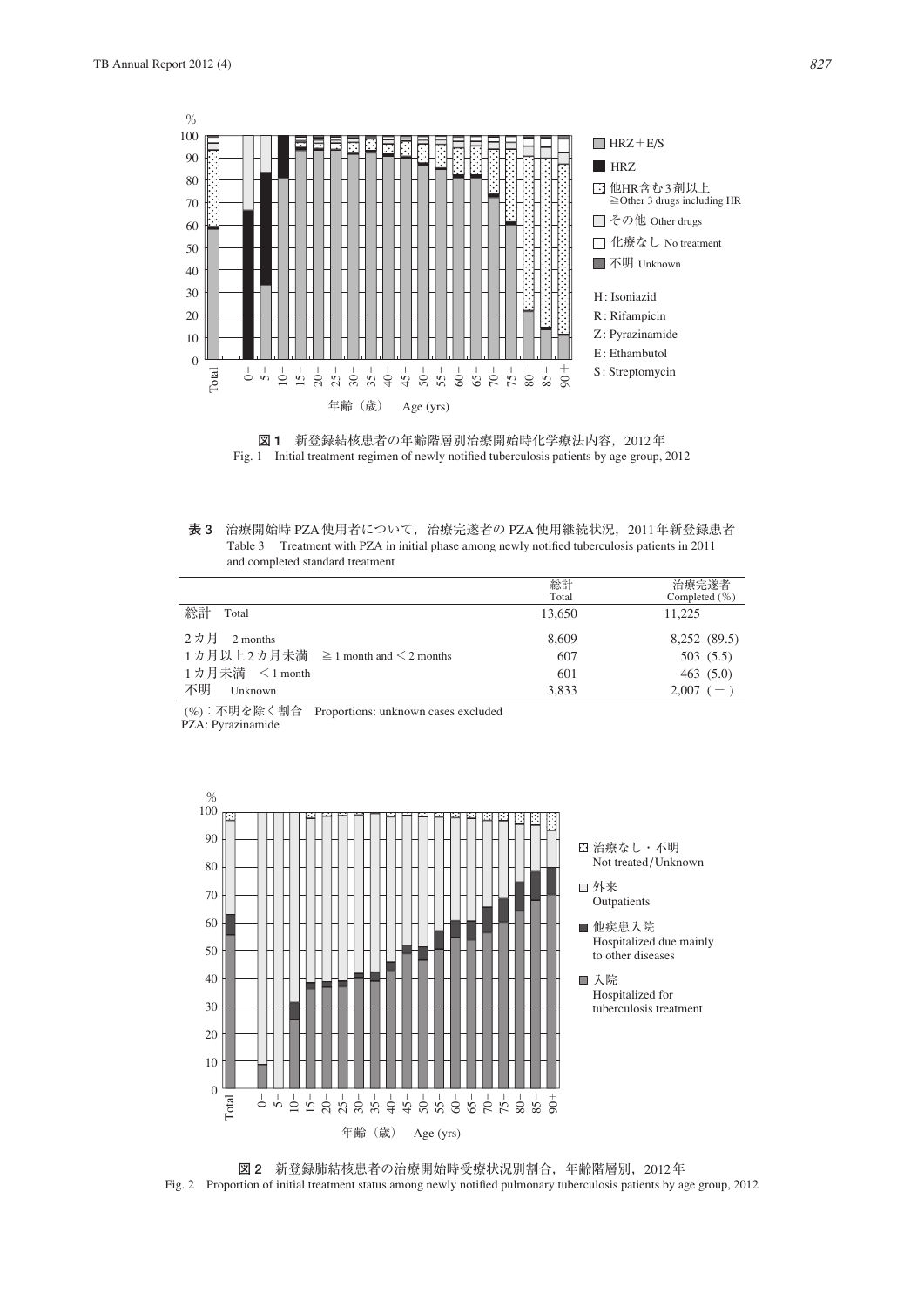2011年の新登録活動性結核患者で治療開始時に PZA を含む治療を開始した13,650人について,PZAの服薬期 間に関する集計を表 3 に示す。前年とほぼ同様に,治療 完遂者のうち約10%で PZA投与期間が 2 カ月に及ばず, 標準治療どおりに治療を行えない状況である。

# **受療状況**

( 4 )受療状況(図 2)

2012年の新登録肺結核患者16,432人の治療開始時受 療状況について、年齢5歳階層別にみたものを図2に示 す。ここでの「入院」とは入院勧告の有無にかかわらず, 結核の治療を主たる理由とする入院の意味である。新登 録肺結核患者の治療開始時受療状況の各割合(%)は前 年とほとんど変化はなく,30歳以降年齢階層が高くなる

に従って入院治療が直線的に増加する傾向も,前年と同 様であった。

(5) 入院期間 (表 4 · 図 3)

2011年新登録結核患者で結核治療を主たる理由に入 院治療が実施された者のうち,退院日(死亡退院を含 む)が入力された者について,入院期間を総合患者分類 別に集計したものを表 4 に示す。入院期間は中央値と 80%値を代表値として示した。これらの数値は前年とほ ぼ同様で,入院期間の変動はみられず,各結核病棟での 退院基準が既に固定しており,結核病床数が一定してい る地域では,患者数の減少から結核病床の空床率が増加 し続けていることを推測させる。表 4 の対象者中肺結核 喀痰塗抹陽性初回治療の入院期間代表値を,性・年齢階 層別に集計したものを図3に示す。前年同様、女性では

**表 4** 治療開始時入院治療者の入院期間,総合患者分類別,2011年新登録結核患者 Table 4 Duration of hospitalization among newly notified tuberculosis patients receiving initial treatment at hospital in 2011 by patient classification

|                                                                                                                                        |             |                                     | 新登録活動性結核    |                                 | Newly notified tuberculosis patients   |                                             |                             |  |  |
|----------------------------------------------------------------------------------------------------------------------------------------|-------------|-------------------------------------|-------------|---------------------------------|----------------------------------------|---------------------------------------------|-----------------------------|--|--|
|                                                                                                                                        |             | 肺結核 Pulmonary tuberculosis patients |             |                                 |                                        |                                             |                             |  |  |
|                                                                                                                                        | 総数<br>Total | 計                                   |             | 喀痰塗抹陽性<br>Sputum-smear positive |                                        | 菌陰性·<br>その他                                 | 肺外結核<br>Extra-<br>pulmonary |  |  |
|                                                                                                                                        |             | Total                               | 初回治療<br>New | 再治療<br>Re-treatment             | Other<br>bacteriologically<br>positive | Bacteriologically<br>negative and<br>others | tuberculosis<br>patients    |  |  |
| 総数<br>Total                                                                                                                            | 22,508      | 17.449                              | 7,736       | 747                             | 6.049                                  | 2.917                                       | 5,059                       |  |  |
| 入院<br>Hospitalized with tuberculosis                                                                                                   | 10.922      | 9.510                               | 7,046       | 641                             | 1,475                                  | 348                                         | 1,412                       |  |  |
| 退院日入力<br>Known date of discharge                                                                                                       | 8.690       | 7,743                               | 5,872       | 532                             | 1,108                                  | 231                                         | 947                         |  |  |
| 入院患者で退院日が入力された者の入院期間(*)<br>Duration of hospitalization among those hospitalized with tuberculosis and with known date of discharge (*) |             |                                     |             |                                 |                                        |                                             |                             |  |  |
| 中央値<br>ΈËΙ<br>Median (days)                                                                                                            | 64          | 66                                  | 70          | 72                              | 44                                     | 39                                          | 43                          |  |  |
| $80\%$ 値 (日)<br>$80\%$ ile (davs)                                                                                                      | 114         | 116                                 | 118         | 122                             | 95                                     | 107                                         | 99                          |  |  |

\*退院理由は問わず \*Irrespective of the reason for discharge from hospital



**図 3** 治療開始時結核を主たる理由に入院かつ退院時期情報があった者について,性・年齢階層別入院期間 (中央値および80%値),2011年新登録肺結核喀痰塗抹陽性初回治療者 Fig. 3 Median (50%ile) and 80%ile of duration of hospitalization among those hospitalized with tuberculosis and with known

discharged day, new sputum-smear positive pulmonary tuberculosis patients in 2011 by sex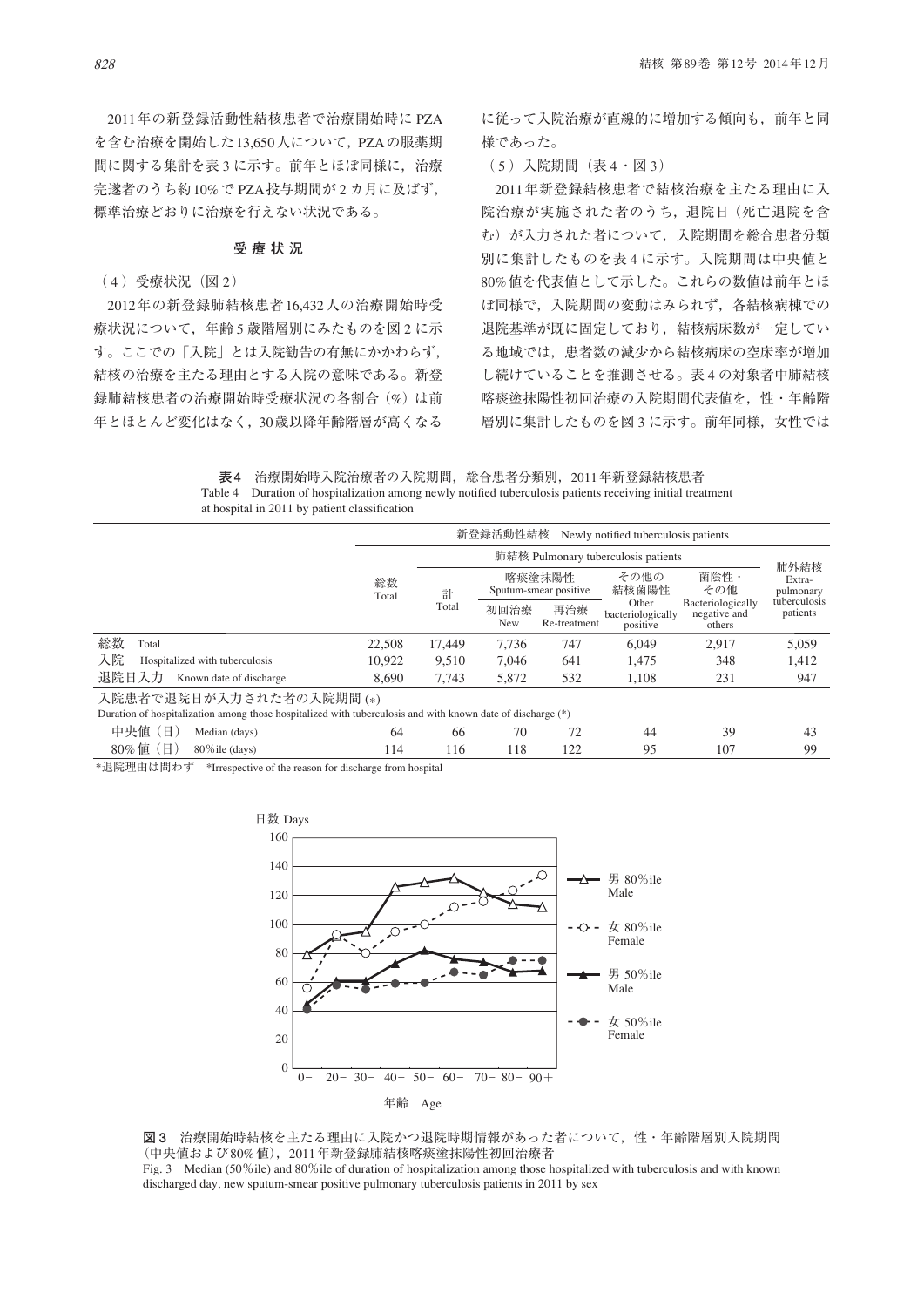**表 5** 前年(2010年,2011年)新登録治療開始者の各次年末時(2011年,2012年)治療終了状況および治療期間,総合患者分類別 Table 5 Treatment status and duration of treatment at the end of the following years (2011/2012) among those newly notified and started tuberculosis treatment in the previous years  $(2010/2011)$  by patient classification

|                                                                                                                                                                                                                                |               | 新登録活動性結核 Newly notified tuberculosis patients       |                                 |                     |                                        |                                             |                             |                               |  |  |  |
|--------------------------------------------------------------------------------------------------------------------------------------------------------------------------------------------------------------------------------|---------------|-----------------------------------------------------|---------------------------------|---------------------|----------------------------------------|---------------------------------------------|-----------------------------|-------------------------------|--|--|--|
|                                                                                                                                                                                                                                |               | 肺結核 Pulmonary tuberculosis patients                 |                                 |                     |                                        |                                             |                             |                               |  |  |  |
|                                                                                                                                                                                                                                | 総数            | 計                                                   | 喀痰塗抹陽性<br>Sputum-smear positive |                     | その他の<br>結核菌陽性                          | 菌陰性·<br>その他                                 | 肺外結核<br>Extra-<br>pulmonary | 潜在性結核<br>感染症<br>(Not included |  |  |  |
|                                                                                                                                                                                                                                | Total         | Total                                               | 初回治療<br><b>New</b>              | 再治療<br>Re-treatment | Other<br>bacteriologically<br>positive | Bacteriologically<br>negative and<br>others | tuberculosis<br>patients    | in the total)<br><b>LTBI</b>  |  |  |  |
| 2010年新登録者数*<br>New cases in $2010*$                                                                                                                                                                                            | 23,155        | 18,277                                              | 8.242                           | 794                 | 6,358                                  | 2,883                                       | 4.878                       | 4.902                         |  |  |  |
| 治療開始時入院/外来<br>Known treatment status                                                                                                                                                                                           |               | 22,612 (100%) 17,819 (100%) 8,068 (100%) 780 (100%) |                                 |                     | $6.138(100\%)$                         | $2,833(100\%)$                              | $4.793(100\%)$              | $4,826(100\%)$                |  |  |  |
| 治療終了<br>Stopped treatment                                                                                                                                                                                                      | 18,010 (79.6) | 14,207 (79.7)                                       | 6,106(75.7)                     | 566 (72.6)          | 5,098(83.1)                            | 2,437(86.0)                                 | 3,803(79.3)                 | 4,461 (92.4)                  |  |  |  |
| 治療終了 (完遂)<br>Completed                                                                                                                                                                                                         | 16,072(71.1)  | 12,704(71.3)                                        | 5,294(65.6)                     | 475(60.9)           | 4,694(76.5)                            | 2,241(79.1)                                 | 3,368(70.3)                 | 4,018(83.3)                   |  |  |  |
| 治療中止 (指示)<br><b>Others</b>                                                                                                                                                                                                     | 1,732(7.7)    | 1,336(7.5)                                          | 735(9.1)                        | 82(10.5)            | 361(5.9)                               | 158(.5.6)                                   | 396(8.3)                    | 337(7.0)                      |  |  |  |
| 自己中止<br>Defaulted                                                                                                                                                                                                              | 197(0.9)      | 160(0.9)                                            | 72(0.9)                         | 9(1.2)              | 41(0.7)                                | 38(1.3)                                     | 37(0.8)                     | 99(2.1)                       |  |  |  |
| 不明<br>Unknown                                                                                                                                                                                                                  | 9(0.0)        | 7(0.0)                                              | 5(0.1)                          | 0(0.0)              | 2(0.0)                                 | 0(0.0)                                      | 2(0.0)                      | 7(0.1)                        |  |  |  |
| the contract of the contract of the contract of the contract of the contract of the contract of the contract of the contract of the contract of the contract of the contract of the contract of the contract of the contract o |               |                                                     |                                 |                     |                                        |                                             |                             |                               |  |  |  |

2011年末治療完遂あるいは治療継続中の治療期間

Median of duration of treatment among those completed treatment and still receiving treatment

| 対象者数#<br>Subjects <sup>#</sup>                | 17,435                                                                                        | 13,698                                                  | 5,740       | 547        | 5,002          | 2,409          | 3,737          | 4,225           |
|-----------------------------------------------|-----------------------------------------------------------------------------------------------|---------------------------------------------------------|-------------|------------|----------------|----------------|----------------|-----------------|
| 中央值 (日)                                       | Median (days)<br>272                                                                          | 272                                                     | 276         | 290        | 244            | 197            | 272            | 183             |
| 2011年新登録者数**<br>New cases in 2011**           | 22,508                                                                                        | 17.449                                                  | 7.736       | 747        | 6.049          | 2,917          | 5.059          | 10.096          |
| 治療開始時入院/外来<br>Known treatment status          |                                                                                               | 21,984 (100\%) 17,001 (100\%) 7,587 (100\%) 734 (100\%) |             |            | $5,825(100\%)$ | $2,855(100\%)$ | $4.983(100\%)$ | $10.015(100\%)$ |
| 治療終了<br>Stopped treatment                     | 18,525 (84.3)                                                                                 | 14,318 (84.2)                                           | 6,126(80.7) | 574 (78.2) | 5,058 (86.8)   | 2,560 (89.7)   | 4,207(84.4)    | 9,318 (93.0)    |
| 治療終了 (完遂)                                     | 16,099 (73.2)<br>Completed                                                                    | 12,493 (73.5)                                           | 5,118(67.5) | 461(62.8)  | 4,570(78.5)    | 2,344(82,1)    | 3,606 (72.4)   | 8,232 (82.2)    |
| 治療中止 (指示)                                     | 1,398(6.4)<br><b>Others</b>                                                                   | 1,009(5.9)                                              | 546 (7.2)   | 62(.8.4)   | 271(4.7)       | 130(4.6)       | 389 (7.8)      | 899 (9.0)       |
| 自己中止<br>Defaulted                             | 178(.0.8)                                                                                     | 147(0.9)                                                | 60(0.8)     | 8(1.1)     | 49(0.8)        | 30(1.1)        | 31(0.6)        | 170(.1.7)       |
| 行方不明/帰国/死亡<br>Missing/Moved out of Japan/Dead | 838 (3.8)                                                                                     | 658(3.9)                                                | 399(5.3)    | 42(5.7)    | 166(2.8)       | 51(1.8)        | 180(.3.6)      | 11(0.1)         |
| 不明<br>Unknown                                 | 12(0.1)                                                                                       | 11(0.1)                                                 | 3(0.0)      | 1(0.1)     | 2(0.0)         | 5(0.2)         | 1(0.0)         | 6(0.1)          |
|                                               | 2012年末治療完遂あるいは治療継続中の治療期間                                                                      |                                                         |             |            |                |                |                |                 |
|                                               | Median of duration of treatment among those completed treatment and still receiving treatment |                                                         |             |            |                |                |                |                 |
| 対象者数#<br>$Subjects$ <sup>#</sup>              | 16.742                                                                                        | 12,930                                                  | 5,299       | 491        | 4,718          | 2,422          | 3,812          | 8,609           |
| 中央値<br>$(\Box)$                               | Median (days)<br>273                                                                          | 272                                                     | 276         | 288        | 269            | 196            | 274            | 184             |

\*2011年年報データによる Based on the annual report database in 2011

\*\*2012年年報データによる Based on the annual report database in 2012

# 対象者数:年末時点 (2011年,2012年)で治療完遂者と登録中かつ治療終了が未入力で治療継続中の者

Subjects: Those who completed tuberculosis treatment or those who were still receiving treatment at the end of the years (2011/2012)

LTBI: Latent tuberculosis infection

年齢と共に入院期間が増加する傾向にあるが,男性では 50~60歳代のピーク以降入院期間は減少しており,その 理由は不明である。

( 6 )治療期間(表 5)

 表 5 は,2011年と2012年の年報情報を用いて,それ ぞれの前年に新規に登録された全結核患者と潜在性結核 感染症治療対象者について,2011年および2012年年末 までの治療終了状況をみたものである。治療完遂者と治 療継続中の者を対象に、総合患者分類別に治療期間(中 央値)を算出して表示した。治療期間の中央値は前年同 様で,全結核患者273日・肺結核喀痰塗抹陽性初回治療 患者276日でほとんど変化はなく,大半の例で PZAを使 用した化学療法が開始されているにもかかわらず,平均 的な治療期間は約 9 カ月となっている。

## **治療成績**

( 7 )肺結核患者分類別治療成績(表 6・表 7)

2011年新登録肺結核患者をコホートとする治療成績 は,菌培養検査結果,受療状況,治療終了理由ならびに 登録除外理由等から17の区分にコンピュータにより自 動的に分類されるが (2010年までは15区分,表 7), 結 核年報での治療成績においては,「治療成功」から「判 定不能」までの 7 区分にまとめたものが用いられている (表 6)。「治療成功」割合は,総合患者分類別でみると, 「喀痰塗抹陽性」でやや低い傾向が続いており1),「初回 治療」で50.6%,「再治療」で41.2%,「他結核菌陽性」 で58.0%,「結核菌陰性・その他」で62.5%であった(表 6)。「死亡」は,理由は問わず結核治療中に死亡した場 合で,その割合は「喀痰塗抹陽性」で高く,「初回治療」 で21.6%,「再治療」で21.3%であったが,「結核菌陰性・ その他」では6.3%と低かった。「脱落・中断」の割合は, 「喀痰塗抹陽性」より「結核菌陰性・その他」で高い傾 向があり,これは,治療期間が標準治療期間に満たない 「脱落 2」の割合が高い(8.1%)ことによる。「12カ月を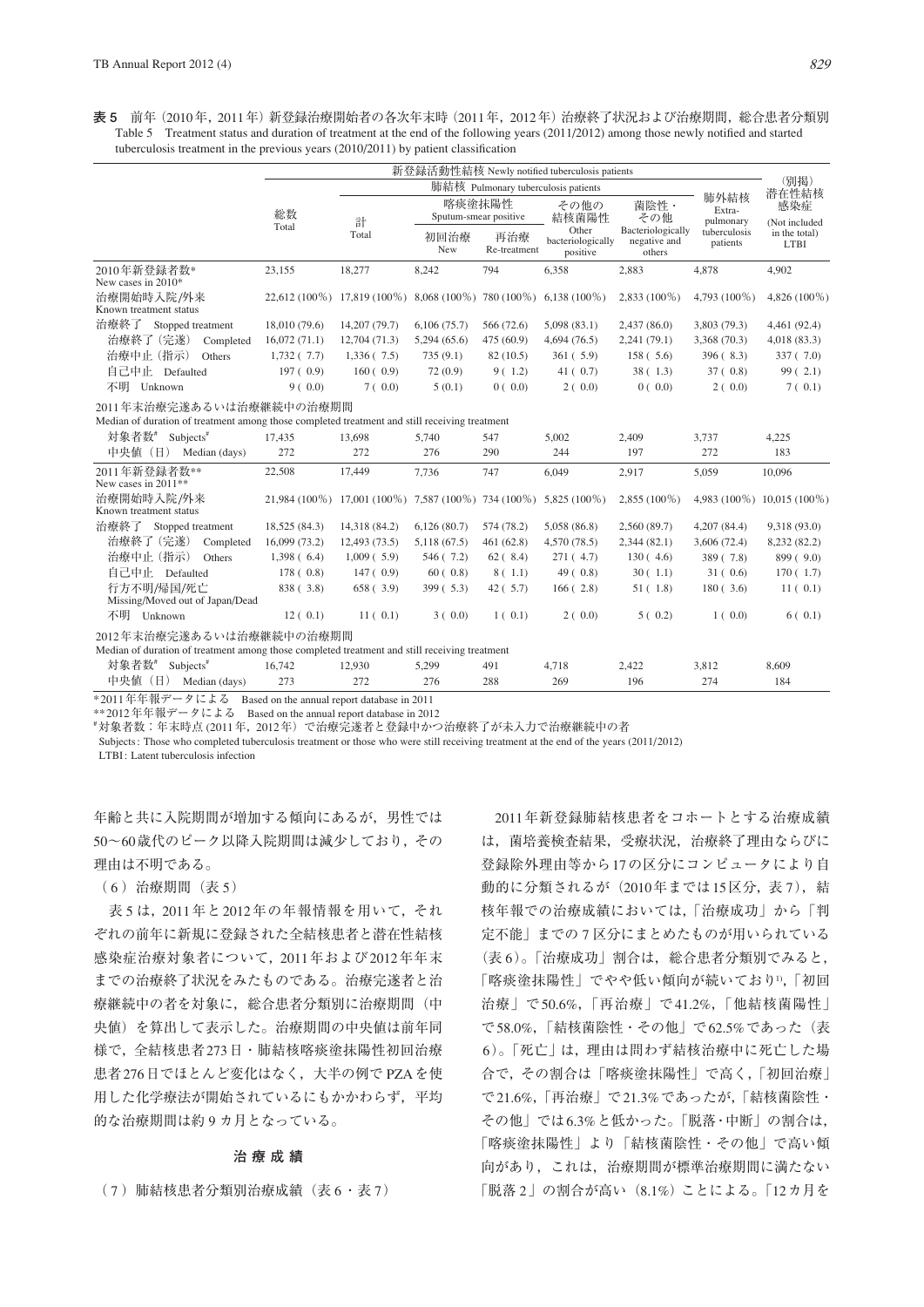**表 6** 2011年新登録肺結核患者の総合患者分類別によるコホート治療成績 Table 6 Treatment outcome of newly notified pulmonary tuberculosis patients by patient classification, 2011 year cohort

|                                        |             |               | 肺結核<br>Pulmonary tuberculosis patients |      |                       |                     |                                               |      |        |                                                    |  |
|----------------------------------------|-------------|---------------|----------------------------------------|------|-----------------------|---------------------|-----------------------------------------------|------|--------|----------------------------------------------------|--|
|                                        |             |               | 喀痰塗抹陽性                                 |      | Sputum-smear positive |                     |                                               |      | 結核菌陰性· |                                                    |  |
|                                        | 総数<br>Total |               | 初回治療<br>New                            |      |                       | 再治療<br>Re-treatment | 他結核菌陽性<br>Other bacteriologically<br>positive |      |        | その他<br>Bacteriologically<br>negative and<br>others |  |
| 新登録肺結核患者数                              |             | 17,449 (100%) | 7,736 (100%)                           |      |                       | 747 (100%)          | $6,049(100\%)$                                |      |        | 2,917 (100%)                                       |  |
| New pulmonary tuberculosis patients    |             |               |                                        |      |                       |                     |                                               |      |        |                                                    |  |
| 治療成績<br>Treatment outcomes (*)         |             |               |                                        |      |                       |                     |                                               |      |        |                                                    |  |
| 治療成功<br>Treatment success              | 9,550       | 54.7          | 3,911                                  | 50.6 | 308                   | 41.2                | 3,508                                         | 58.0 | 1,823  | 62.5                                               |  |
| 治癒<br>Cure                             | 2,764       | 15.8          | 1.544                                  | 20.0 | 136                   | 18.2                | 779                                           | 12.9 | 305    | 10.5                                               |  |
| 治療完了<br>Treatment completed            | 6,786       | 38.9          | 2,367                                  | 30.6 | 172                   | 23.0                | 2,729                                         | 45.1 | 1,518  | 52.0                                               |  |
| 治療完了1<br>Treatment completed 1         | 4,535       | 26.0          | 1,600                                  | 20.7 | 117                   | 15.7                | 1,301                                         | 21.5 | 1,517  | 52.0                                               |  |
| 治療完了2<br>Treatment completed 2         | 2,251       | 12.9          | 767                                    | 9.9  | 55                    | 7.4                 | 1,428                                         | 23.6 | 1      | 0.0                                                |  |
| 死亡<br>Died                             | 2,754       | 15.8          | 1,673                                  | 21.6 | 159                   | 21.3                | 739                                           | 12.2 | 183    | 6.3                                                |  |
| 治療失敗<br>3.<br><b>Treatment failure</b> | 173         | 1.0           | 56                                     | 0.7  | 10                    | 1.3                 | 100                                           | 1.7  | 7      | 0.2                                                |  |
| 4. 脱落・中断<br>Lost to follow up          | 1,004       | 5.8           | 255                                    | 3.3  | 25                    | 3.3                 | 406                                           | 6.7  | 318    | 10.9                                               |  |
| 脱落1<br>Lost to follow up 1             | 262         | 1.5           | 82                                     | 1.1  | 13                    | 1.7                 | 85                                            | 1.4  | 82     | 2.8                                                |  |
| 脱落2<br>Lost to follow up 2             | 742         | 4.3           | 173                                    | 2.2  | 12                    | 1.6                 | 321                                           | 5.3  | 236    | 8.1                                                |  |
| 転出<br><b>Transfer out</b><br>5.        | 513         | 2.9           | 250                                    | 3.2  | 32                    | 4.3                 | 136                                           | 2.2  | 95     | 3.3                                                |  |
| 6. 12カ月超治療<br>Still on treatment       | 1,671       | 9.6           | 867                                    | 11.2 | 114                   | 15.3                | 515                                           | 8.5  | 175    | 6.0                                                |  |
| 12カ月超1<br>Still on treatment 1         | 272         | 1.6           | 140                                    | 1.8  | 22                    | 2.9                 | 88                                            | 1.5  | 22     | 0.8                                                |  |
| 12カ月超2<br>Still on treatment 2         | 203         | 1.2           | 104                                    | 1.3  | 9                     | 1.2                 | 64                                            | 1.1  | 26     | 0.9                                                |  |
| 12カ月超3<br>Still on treatment 3         | 569         | 3.3           | 318                                    | 4.1  | 34                    | 4.6                 | 173                                           | 2.9  | 44     | 1.5                                                |  |
| 12カ月超4<br>Still on treatment 4         | 627         | 3.6           | 305                                    | 3.9  | 49                    | 6.6                 | 190                                           | 3.1  | 83     | 2.8                                                |  |
| 7. 判定不能<br>Unclassified                | 1,784       | 10.2          | 724                                    | 9.4  | 99                    | 13.3                | 645                                           | 10.7 | 316    | 10.8                                               |  |
| 判定不能1<br>Unclassified 1                | 149         | 0.9           | 58                                     | 0.7  | 5                     | 0.7                 | 66                                            | 1.1  | 20     | 0.7                                                |  |
| 判定不能2<br>Unclassified 2                | 142         | 0.8           | 80                                     | 1.0  | 8                     | 1.1                 | 37                                            | 0.6  | 17     | 0.6                                                |  |
| 判定不能3<br>Unclassified 3                | 766         | 4.4           | 319                                    | 4.1  | 56                    | 7.5                 | 278                                           | 4.6  | 113    | 3.9                                                |  |
| 判定不能4<br>Unclassified 4                | 105         | 0.6           | 31                                     | 0.4  | 3                     | 0.4                 | 53                                            | 0.9  | 18     | 0.6                                                |  |
| 判定不能 5<br>Unclassified 5               | 622         | 3.6           | 236                                    | 3.1  | 27                    | 3.6                 | 211                                           | 3.5  | 148    | 5.1                                                |  |

\*治療成績:表 7 参照。治療開始せず(主に早期に死亡), 化療内容不明, 非標準治療で開始, 途中から最後まで INHあるいは RFP使用 中止,その他情報不足を含む。

\*Treatment outcomes: See Table 7. It includes those who did not start tuberculosis treatment (mostly caused by early death), those whose initial treatment regimen is unknown, those whose treatment is other than standard treatment, those who stopped INH and/or RFP before treatment completion, and those whose information is insufficient for classifying treatment outcomes.

INH: Isoniazid, RFP: Rifampicin

超える治療」の割合は,「喀痰塗抹陽性再治療」では 15.3%と高く,「結核菌陰性・その他」(6.0%)の約2.5倍 であった。結核治療を開始しなかった「判定不能 1」は 2010年登録患者での数(446人,2.4%)よりも大幅に減 少し1),149人(0.9%)であった。一方,非標準治療によ り治療を開始した「判定不能 3」は766人(4.4%),治療 成績判定のための情報が不足していた「判定不能 5」は 622人(3.6%)であった(表 6)。

 表 7 にコホート法による治療成績17区分の各定義と, 喀痰塗抹陽性初回治療肺結核患者の過去 5 年間の治療成 績推移を示した。「脱落 1」と「脱落 2」とを合わせた 「脱落・中断」は,過去 5 年間で5.0%,3.8%,3.7%,2.9 %,3.3%と,5.0%以下を維持しているが,「治癒」・「治 療完了1」・「治療完了2」を合わせた「治療成功」は 45.5%,47.7%,51.7%,52.0%,50.6%と横ばい傾向であ った。治療開始時の化療内容が未入力だった「判定不能 2」は減少傾向にあるが(2009年1.4%,2010年1.2%, 2011年1.0%),「判定不能 5」は横ばいであった(2009年 2.9%,2010年3.5%,2011年3.1%)。

## ( 8 )年齢階層別治療成績(図 4)

 図 4 は,2011年に登録された喀痰塗抹陽性初回治療者 7,736人について,年齢階層別に治療成績を比較したも のである。わが国の治療成績では「死亡」割合が高く, 全体で21.6%を占めている。年齢階層別の「死亡」割合 では,30歳代で0.4%,40歳代で3.4%であるが,70歳代, 80歳代,90歳以上ではそれぞれ23.9%,36.6%,44.0%と 非常に高い傾向は、例年どおりであった。「12カ月を超 える治療」の割合は50歳代から80歳代で高く,治療中 の他保健所への「転出」は20歳代で最も高く12.2%で あった。

#### **転帰と死亡**

## ( 9 )転帰(表 8)

 表 8 は,2011年と2012年の結核登録者情報システム 年報情報を用いて,2010年と2011年に新規登録された 全結核患者と潜在性結核感染症治療対象者について,そ れぞれ2011年末と2012年末までの登録除外状況をみた ものである。喀痰塗抹陽性肺結核患者では「死亡」で除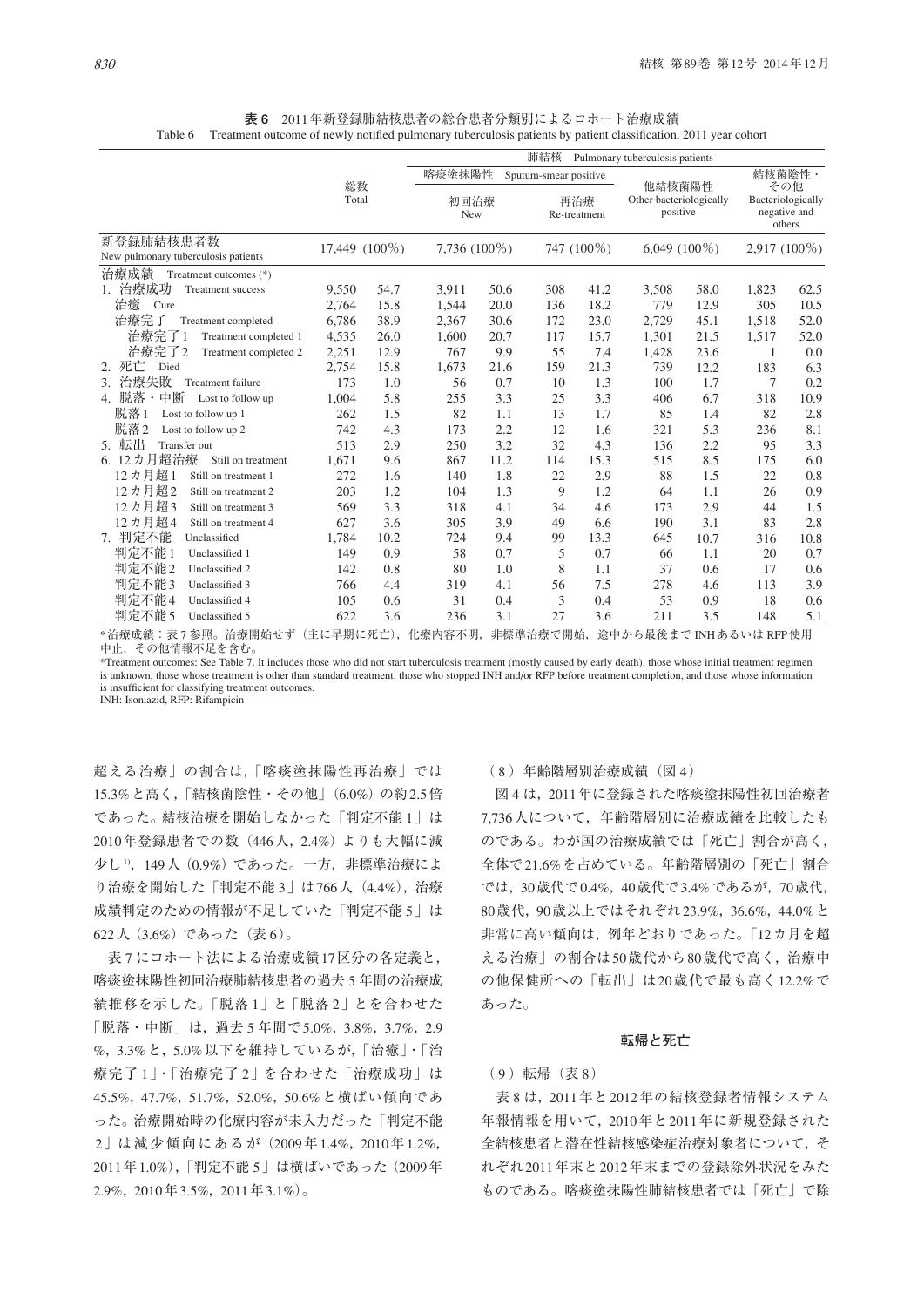| 治療成績<br>Treatment outcomes            | 定義<br>Definition                                                                                                                                                                                                                                                                               |       | 2007  | 2008  | 2009                          | 2010  | 2011  |
|---------------------------------------|------------------------------------------------------------------------------------------------------------------------------------------------------------------------------------------------------------------------------------------------------------------------------------------------|-------|-------|-------|-------------------------------|-------|-------|
|                                       |                                                                                                                                                                                                                                                                                                | $n =$ | 9,421 | 8,999 | 8,772                         | 8,242 | 7,736 |
| 1. 治癒<br>Cure                         | 標準治療期間を満たして12カ月以内に治療を完遂し、培養検査で<br>の陰性確認を2回以上できた(1回は治療終了前3カ月以内)場合<br>A patient who completed treatment within 12 months and whose sputum culture tests<br>were negative at least two times (one of the negative culture results was within three<br>months before the completion of treatment). |       |       |       | 16.9% 17.6% 20.7% 20.1% 20.0% |       |       |
| 2. 治療完了 1<br>Treatment<br>completed 1 | 標準治療期間を満たして12カ月以内に治療を完遂したが, 培養検<br>査の陰性確認は1回のみの場合<br>A patient who completed treatment within 12 months but had only one negative<br>sputum culture result.                                                                                                                                    |       | 24.9  | 26.8  | 27.2                          | 27.4  | 20.7  |
| 3. 治療完了2<br>Treatment<br>completed 2  | 標準治療期間を満たして12カ月以内に治療を完遂したが、培養検<br>査での陰性確認がなかった場合<br>A patient who completed treatment within 12 months but did not have a negative<br>sputum culture result.                                                                                                                                   |       | 3.8   | 3.4   | 3.9                           | 4.5   | 9.9   |
| 4. 死亡<br>Died                         | 治療中に死亡した場合(理由は問わない)<br>A patient who died for any reason during the course of treatment.                                                                                                                                                                                                       |       | 18.4  | 19.1  | 19.3                          | 20.8  | 21.6  |
| 5. 治療失敗<br>Treatment failure          | 治療開始後5カ月目以降1年以内に培養検査が陽性であった場合<br>A patient whose sputum culture was positive at 5 months or later during the course<br>of treatment.                                                                                                                                                           |       | 1.0   | 1.1   | 0.9                           | 0.7   | 0.7   |
| 6. 脱落1<br>Lost to follow up 1         | 連続60日以上あるいは2カ月以上治療を中断した場合<br>A patient whose treatment was interrupted for 60 days (or 2 consecutive months) or<br>more.                                                                                                                                                                       |       | 0.7   | 0.6   | 0.8                           | 0.6   | 1.1   |
| 7. 脱落2<br>Lost to follow up 2         | 治療は完遂とされているが,標準治療期間に満たなかった場合<br>A patient whose physician stopped treatment but the amount of treatment days did<br>not fulfil the standard duration.                                                                                                                                          |       | 4.3   | 3.2   | 2.9                           | 2.3   | 2.2   |
| 8. 転出<br>Transfer out                 | 治療中に当該保健所管轄地域外へ転出した場合<br>A patient who has been transferred to another area of the public health center where<br>the patient was registered.                                                                                                                                                   |       | 3.2   | 2.8   | 3.3                           | 3.0   | 3.2   |
| 9. 12カ月超治療1<br>Still on treatment 1   | 治療開始から12カ月後も治療中(治療途中にイソニアジド(INH)<br>あるいはリファンピシン (RFP) の使用を中止し、その後未使用)<br>A patient who stopped Isoniazid (INH) and/or Rifampicin (RFP) and was still on<br>treatment after 12 months.                                                                                                          |       | 1.7   | 1.4   | 2.0                           | 1.6   | 1.8   |
|                                       | 10. 12カ月超治療2* 治療開始から12カ月後も治療中 (INHあるいは RFPを全期間使用<br>Still on treatment 2* したが、途中中断のために長期化した可能性あり)<br>A patient who has been on treatment with INH and/or RFP and was still on treatment<br>after 12 months due possibly to treatment interruption                                              |       | 10.3  | 10.5  | 8.8                           | 8.3   | 1.3   |
| 11. 12カ月超治療3<br>Still on treatment 3  | 治療開始から12カ月後も治療中 (INHあるいは RFPを全期間使用<br>し、途中中断はなし)<br>A patient who has been on treatment with INH and/or RFP and was still on treatment<br>after 12 months without treatment interruption.                                                                                                      |       |       |       |                               |       | 4.1   |
| Still on treatment 4                  | 12. 12カ月超治療4 治療開始から12カ月後も治療中(上記12カ月超治療1 ~ 3以外の<br>理由)<br>A patient who has been on treatment with INH and/or RFP and was still on treatment<br>after 12 months due to unknown reasons.                                                                                                         |       |       |       |                               |       | 3.9   |
| 13. 判定不能1<br>Unclassified 1           | 治療しなかった場合(主な理由は、治療開始前の死亡あるいは死亡<br>後の結核登録)<br>A patient who did not start tuberculosis treatment (due mostly to early death).                                                                                                                                                                   |       | 1.9   | 2.2   | 2.1                           | 2.1   | 0.7   |
| 14. 判定不能2<br>Unclassified 2           | 治療開始時の化療内容が未入力の場合<br>A patient whose initial treatment regimen was unknown.                                                                                                                                                                                                                    |       | 4.3   | 3.9   | 1.4                           | 1.2   | 1.0   |
| 15. 判定不能3<br>Unclassified 3           | 治療開始時の化療内容が標準治療以外の場合<br>A patient whose treatment regimen was other than the standard.                                                                                                                                                                                                         |       | 2.5   | 2.7   | 2.5                           | 2.7   | 4.1   |
| 16. 判定不能4<br>Unclassified 4           | 12カ月以内に治療を完遂したが、治療途中に INHあるいはRFPの<br>使用を中止して以後未使用の場合<br>A patient who stopped INH and/or RFP but completed treatment within 12 months.                                                                                                                                                         |       | 1.1   | 1.1   | 1.3                           | 1.1   | 0.4   |
| 17. 判定不能5<br>Unclassified 5           | 上記いずれにも該当しない場合 (主な理由は情報不十分)<br>A patient whose information was insufficient for classifying treatment outcome.                                                                                                                                                                                 |       | 5.1   | 3.8   | 2.9                           | 3.5   | 3.1   |

**表 7** 治療成績区分と定義および新登録喀痰塗抹陽性初回治療肺結核患者の治療成績(率),2007~2011年コホート Table 7 Treatment outcomes of newly notified sputum-smear positive pulmonary tuberculosis patients, 2007-2011 year cohorts (%)

\*2010年までは,12カ月超治療について,12カ月超治療1と12カ月超治療2(12カ月超治療1以外)のみの集計。

- 2010年は、2010年までの12カ月超治療2を細分化して12カ月超治療1 ~ 4で集計している。

\*There were two categories of "Still on treatment" until 2010 cohorts. In 2011, the categories have been divided into four kinds as indicated.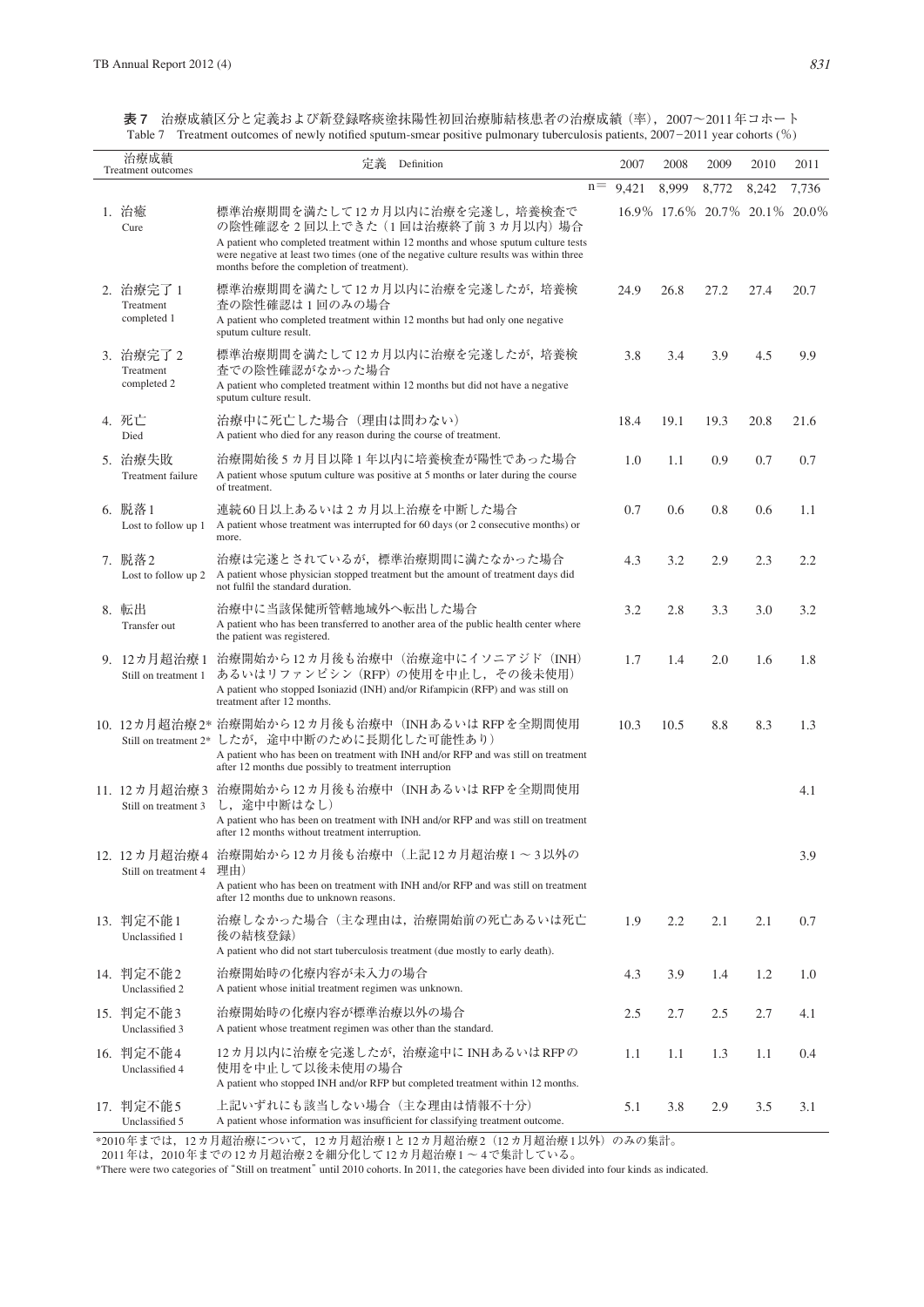

**図 4** 2011年新登録肺結核喀痰塗抹陽性初回治療者の年齢階層別コホート法による治療成績(%) Fig. 4 Treatment outcomes of newly notified sputum-smear positive pulmonary tuberculosis patients by age group,  $2011$  year cohort (%)

**表 8** 前年(2010年,2011年)新登録者の年末時(2011年末,2012年末)登録除外状況および除外理由,総合患者分類別 Table 8 Number (proportion) of patients excluded from tuberculosis registration by the end of years (in 2011 and in 2012) among those newly notified tuberculosis patients and LTBI patients in the previous years (in 2010, in 2011) by patient classification

|                                                                                                             | 新登録活動性結核 Newly notified tuberculosis patients |                                                  |                                                |                            |                                                  |                                        |                             |                                                               |
|-------------------------------------------------------------------------------------------------------------|-----------------------------------------------|--------------------------------------------------|------------------------------------------------|----------------------------|--------------------------------------------------|----------------------------------------|-----------------------------|---------------------------------------------------------------|
|                                                                                                             |                                               |                                                  |                                                | 肺結核 Pulmonary tuberculosis |                                                  |                                        |                             | (別掲)<br>潜在性結核                                                 |
|                                                                                                             | 総数<br>Total                                   | 肺結核計<br>Sub-total<br>(Pulmonary<br>tuberculosis) | 喀痰塗抹陽性<br>Sputum-smear positive<br>初回治療<br>New | 再治療<br>Re-treatment        | 他結核菌陽性<br>Other<br>bacteriologically<br>positive | 菌陰性結核<br>Bacteriologically<br>negative | 肺外結核<br>Extra-<br>pulmonary | 感染症<br><b>LTBI</b> patients<br>(Not included in<br>the total) |
| 2010年新登録者数*<br>New tuberculosis cases in 2010*                                                              |                                               | 23,155 (100%) 18,277 (100%)                      | $8,242(100\%)$                                 |                            | 794 (100%) 6,358 (100%)                          |                                        |                             | 2,883 (100%) 4,878 (100%) 4,902 (100%)                        |
| 2011年末時までの除外者計<br>Total number of patients excluded from<br>tuberculosis registration by the end of<br>2011 | 6,372(27.5)                                   | 5,086(27.8)                                      | 2,744(33.3)                                    | 272 (34.3)                 | 1,547(24.3)                                      | 523(18.1)                              | 1,286(26.4)                 | 843 (17.2)                                                    |
| 観察不要<br>No need for follow-up                                                                               | 239(1.0)                                      | 111(0.6)                                         | 10(0.1)                                        | 0(0.0)                     | 43(0.7)                                          | 58(2.0)                                | 128(2.6)                    | 431(8.8)                                                      |
| 死亡 Died                                                                                                     | 4,935(21.3)                                   | 3,964 (21.7)                                     | 2,293 (27.8)                                   | 234 (29.5)                 | 1,160(18.2)                                      | 277(.9.6)                              | 971 (19.9)                  | 41(0.8)                                                       |
| 結核死<br>Tuberculosis death                                                                                   | 1,484(6.4)                                    | 1,266(6.9)                                       | 957 (11.6)                                     | 77(9.7)                    | 188(.3.0)                                        | 44(1.5)                                | 218(4.5)                    | 1(0.0)                                                        |
| 結核外死<br>Other death                                                                                         | 3,451 (14.9)                                  | 2,698(14.8)                                      | 1,336 (16.2)                                   | 157 (19.8)                 | 972(15.3)                                        | 233(.8.1)                              | 753 (15.4)                  | 40(0.8)                                                       |
| 転出 Transfer out                                                                                             | 934(4.0)                                      | 793 (4.3)                                        | $358 (+4.3)$                                   | 24(3.0)                    | 263(4.1)                                         | 148(.5.1)                              | 141(2.9)                    | 263(.5.4)                                                     |
| 登録中の再登録<br>Re-treatment during registration                                                                 | 149(0.6)                                      | 127(0.7)                                         | 55(0.7)                                        | 9(1.1)                     | 44(0.7)                                          | 19(0.7)                                | 22(0.5)                     | 28(0.6)                                                       |
| その他の理由<br>Other reasons                                                                                     | 115(0.5)                                      | 91(0.5)                                          | 28(0.3)                                        | 5(0.6)                     | 37(0.6)                                          | 21(0.7)                                | 24(0.5)                     | 80(1.6)                                                       |
| 2011年新登録者数**<br>New tuberculosis cases in 2011 <sup>**</sup>                                                | 22,508 (100%)                                 | 17,449 (100%)                                    | $7,736(100\%)$                                 | 747 (100%)                 | $6,049(100\%)$                                   | $2,917(100\%)$                         |                             | 5,059 (100%) 10,096 (100%)                                    |
| 2012年末時までの除外者計<br>Total number of patients excluded from<br>tuberculosis registration by the end of<br>2012 | 6,385(28.4)                                   | 5,045(28.9)                                      | 2,710(35.0)                                    | 279 (37.3)                 | 1,532(25.3)                                      | 524(18.0)                              | 1,340(26.5)                 | 1,240(12.3)                                                   |
| 観察不要<br>No need for follow-up                                                                               | 136(0.6)                                      | 48(0.3)                                          | 5(0.1)                                         | 1(0.1)                     | 16(0.3)                                          | 26(0.9)                                | 88 (1.7)                    | 465(4.6)                                                      |
| 死亡<br>Died                                                                                                  | 5,050(22.4)                                   | 3,994 (22.9)                                     | 2,267(29.3)                                    | 227 (30.4)                 | 1,206 (19.9)                                     | 294(10.1)                              | 1,056(20.9)                 | 65(0.6)                                                       |
| 結核死<br>Tuberculosis death                                                                                   | 1,502(6.7)                                    | 1,258(7.2)                                       | 932 (12.0)                                     | 80 (10.7)                  | 184(3.0)                                         | 62(2.1)                                | 244(4.8)                    | 0(0.0)                                                        |
| 結核外死<br>Other death                                                                                         | 3,548 (15.8)                                  | 2,736 (15.7)                                     | 1,335(17.3)                                    | 147 (19.7)                 | 1,022(16.9)                                      | 232(.8.0)                              | 812(16.1)                   | 65(0.6)                                                       |
| 転出<br>Transfer out                                                                                          | 983 (4.4)                                     | 828 (4.7)                                        | 354(4.6)                                       | 47(6.3)                    | 255(4.2)                                         | 172(.5.9)                              | 155(3.1)                    | 592 (5.9)                                                     |
| 登録中の再登録<br>Re-treatment during registration                                                                 | 138(0.6)                                      | 118(0.7)                                         | 65(0.8)                                        | 4(0.5)                     | 34(0.6)                                          | 15(0.5)                                | 20(0.4)                     | 51(0.5)                                                       |
| その他の理由 Other reasons<br>$x + y + 1 + z + 2 + 1$                                                             | 78(0.3)                                       | 57(0.3)                                          | 19(0.2)                                        | 0(0.0)                     | 21(0.3)                                          | 17(0.6)                                | 21(0.4)                     | 67(0.7)                                                       |

\*2011年結核年報データによる Based on the annual report database in 2011.

\*\*2012年結核年報データによる Based on the annual report database in 2012.

LTBI: Latent Tuberculosis Infection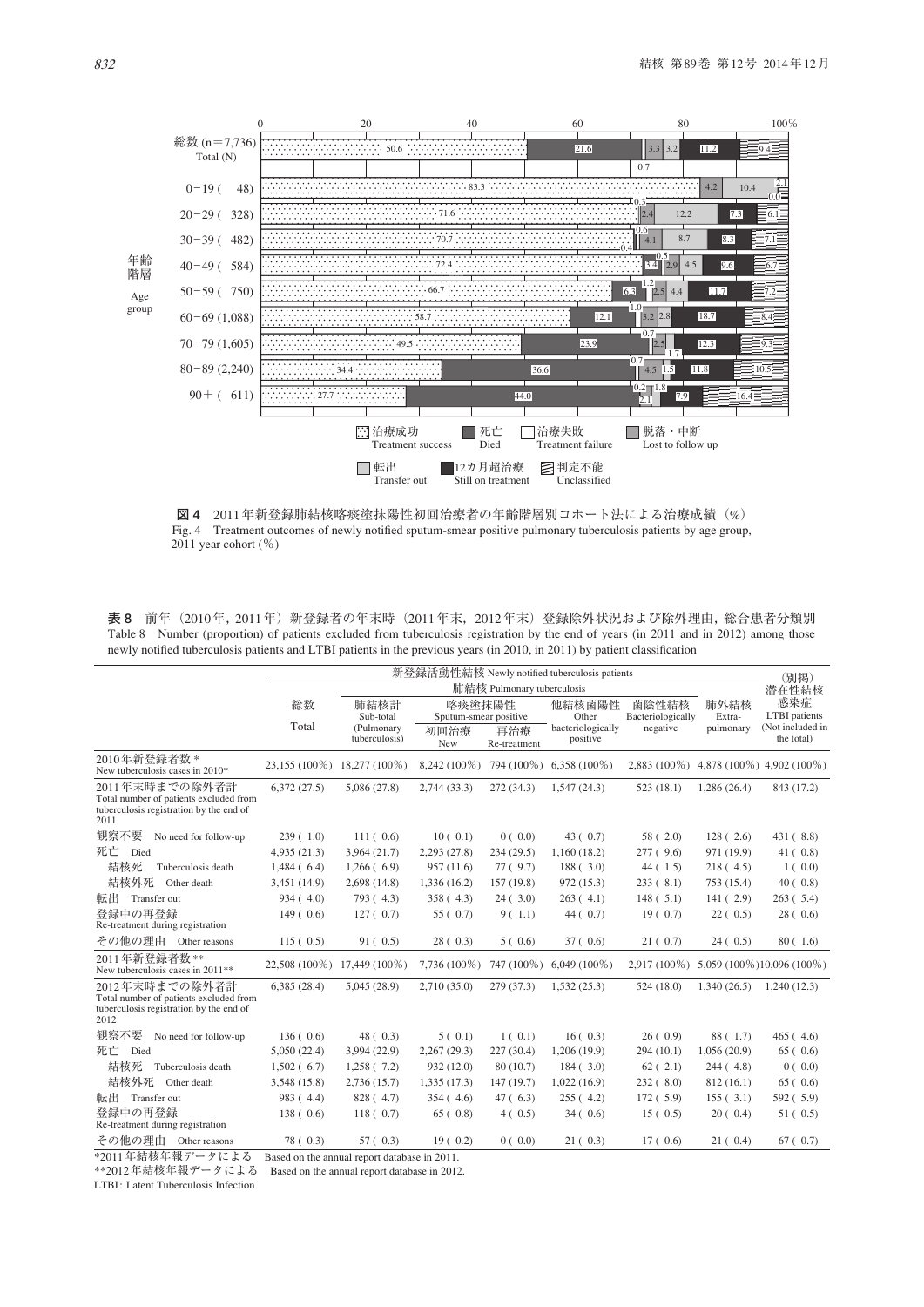

**図 5** 2011年新登録結核患者中治療開始後 1 年以内死亡者の時期別累積死亡割合(%) Fig. 5 Cumulative proportion of deaths among newly notified tuberculosis patients in 2011, by period from the beginning of treatment through one year

-30\*: 死亡後登録・治療前死亡を含む -30\*: Includes cases who died before the commencement of treatment. TB: tuberculosis

外される割合が高く,初回治療者でそれぞれ27.8%, 29.3%,再治療者でそれぞれ29.5%,30.4%であった。「登 録中の再登録」は,結核登録者情報システムから除外さ れる前に再排菌等で再治療となり,改めて再登録される もので,この割合は喀痰塗抹陽性肺結核の初回治療では それぞれ0.7%,0.8%,再治療ではそれぞれ1.1%,0.5% であった。

(10)死亡(図 5)

 図 5 は,表 8 に示した2011年新登録全結核患者22,508 人について、治療開始時から1年 (365日)まで月単位 (30日)の累積死亡者数割合を示したものである。登録 除外理由において「結核死」と「結核外死」とに分けて 情報を収集しているので,そのように分けて図示した。 全結核患者では治療開始後 1 カ月以内に7.2%,2 カ月以 内に10.1%,3 カ月以内に12.1%が死亡し,1 年以内には 累積で20.4%(4,592人)が死亡していた。喀痰塗抹陽性 初回治療肺結核患者(7,736人)では,治療開始後 1 カ月 以内に10.4%,2 カ月以内に14.5%,3 カ月以内に17.1 %,1 年以内には累積で27.0%(2,086人)が死亡してい た。「結核死」は「結核外死」に比べて,より早期に起 こっていた(全結核患者で死亡した患者のうち,各1カ

月以内死亡割合:51.6%と21.0%;喀痰塗抹陽性初回治 療肺結核患者で死亡した患者のうち、各1カ月以内死亡 割合:53.9%と19.7%)。

#### **おわりに**

2012年の結核登録情報システムの年報情報を基に, 活動性結核患者の治療状況と治療成績について概観し た。登録患者が高齢になるほど,合併症や副作用等の理 由で使用薬剤投与を中止したり変更したりせざるをえな いため,標準治療どおりに治療を継続することが困難な 例が少なくない。コンピュータでのコホート法による治 療成績では,「死亡」割合が高く,全体で21.6%を占めて いた。年齢階層別の「死亡」割合では,70歳代,80歳代, 90歳以上ではそれぞれ23.9%,36.6%,44.0%と,高齢者 において非常に高い傾向は例年どおりであった。「脱落・ 中断」は,過去 5 年間で5.0%以下を維持しているが, 「治療成功」は横ばい傾向であった。

## **文 献**

1 ) 結核研究所疫学情報センター:結核年報2011(4)治療・ 治療成績. 結核. 2013 ; 88 : 677\_686.